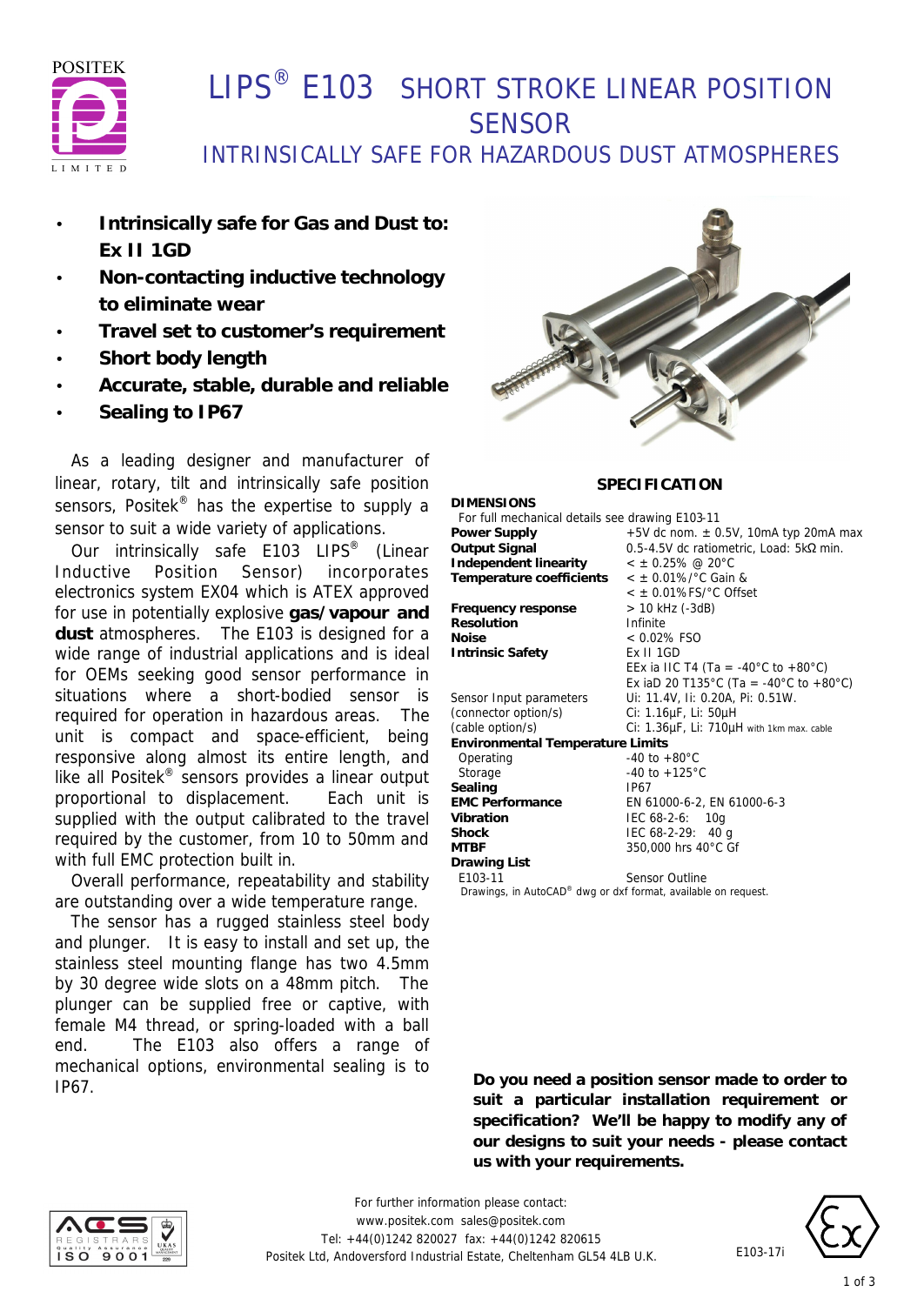

# LIPS<sup>®</sup> E103 SHORT STROKE LINEAR POSITION **SENSOR**

### INTRINSICALLY SAFE FOR HAZARDOUS DUST ATMOSPHERES

Intrinsically safe equipment is defined as *"equipment which is incapable of releasing sufficient electrical or thermal energy under normal or abnormal conditions to cause ignition of a specific hazardous atmosphere mixture in its most easily ignited concentration."*

ATEX approved to; Ex II 1GD EEx ia IIC T4 (Ta = -40 $^{\circ}$ C to +80 $^{\circ}$ C) Ex iaD 20 T135°C (Ta = -40°C to +80°C)

Designates the sensor as belonging to; Group II: suitable for all areas **except mining**, Category 1 GD: can be used in areas with continuous, long or frequent periods of exposure to hazardous gas (Zones 2 to 0) and dust (Zone 20).

Gas:

Protection class ia, denotes intrinsically safe for all zones Apparatus group IIC: suitable for IIA, IIB and IIC explosive gases.

Temperature class T4: maximum sensor surface temperature under fault conditions 135°C.

Dust:

T135°C: maximum sensor surface temperature under fault conditions 135°C.

Ambient temperature range extended to -40°C to +80°C.

It is imperative Positek® intrinsically safe sensors be used in conjunction with a galvanic barrier to meet the requirements of the product certification. The Positek X005 Galvanic Isolation Amplifier is purpose made for Positek IS sensors making it the perfect choice. Refer to the X005 datasheet for product specification and output configuration options.

#### **Safety Parameters:-**

Ui: 11.4V, Ii: 0.20A, Pi: 0.51W  $Ci = 1.36 \mu F^*$  Li = 710 $\mu$ H<sup>\*</sup> (cable option/s)  $Ci = 1.16 \mu F$  Li = 50 $\mu$ H (connector option/s)

\*Figures for 1km cable where:  $Ci = 200pF/m$  &  $Li = 660nH/m$ 

Sensors can be installed with a maximum of 1000m of cable. Cable characteristics must not exceed:-

Capacitance:  $\leq 200$  pF/m for max. total of: 200 nF. Inductance:  $\leq 660$  nH/m for max. total of: 660 µH

For cable lengths exceeding 10 metres a five wire connection is recommended to eliminate errors introduced by cable resistance and associated temperature coefficients.

ATEX approved sensors suitable for gas (X series) and mining (M series) applications, are also available from Positek.







*For further information please contact:* www.positek.com sales@positek.com Tel: +44(0)1242 820027 fax: +44(0)1242 820615 Positek Ltd, Andoversford Industrial Estate, Cheltenham GL54 4LB U.K.



### **TABLE OF OPTIONS**

**MEASUREMENT RANGE:** Factory-set to any length from 10 to 50 mm in increments of 1mm.

#### **ELECTRICAL INTERFACE OPTIONS**

The Positek® **X005** Galvanic Isolation Amplifier is available with 0.5-9.5V or 4-20mA transmission output options.

| CONNECTOR/CABLE OPTIONS       |             |
|-------------------------------|-------------|
| Connector - Binder 713 series | <b>IP67</b> |
| Cable with PG9 gland          | <b>IP67</b> |

Cable length >50cm – please specify length in cm up to 15000cm maximum.

We recommend all customers refer to the 3 or 5-Wire Mode Connection page.

**PUSH ROD OPTIONS** – standard retained with M4x0.7 female thread Sprung loaded (spring supplied loose), Dome end (sprung loaded) or Free.



E103-17i